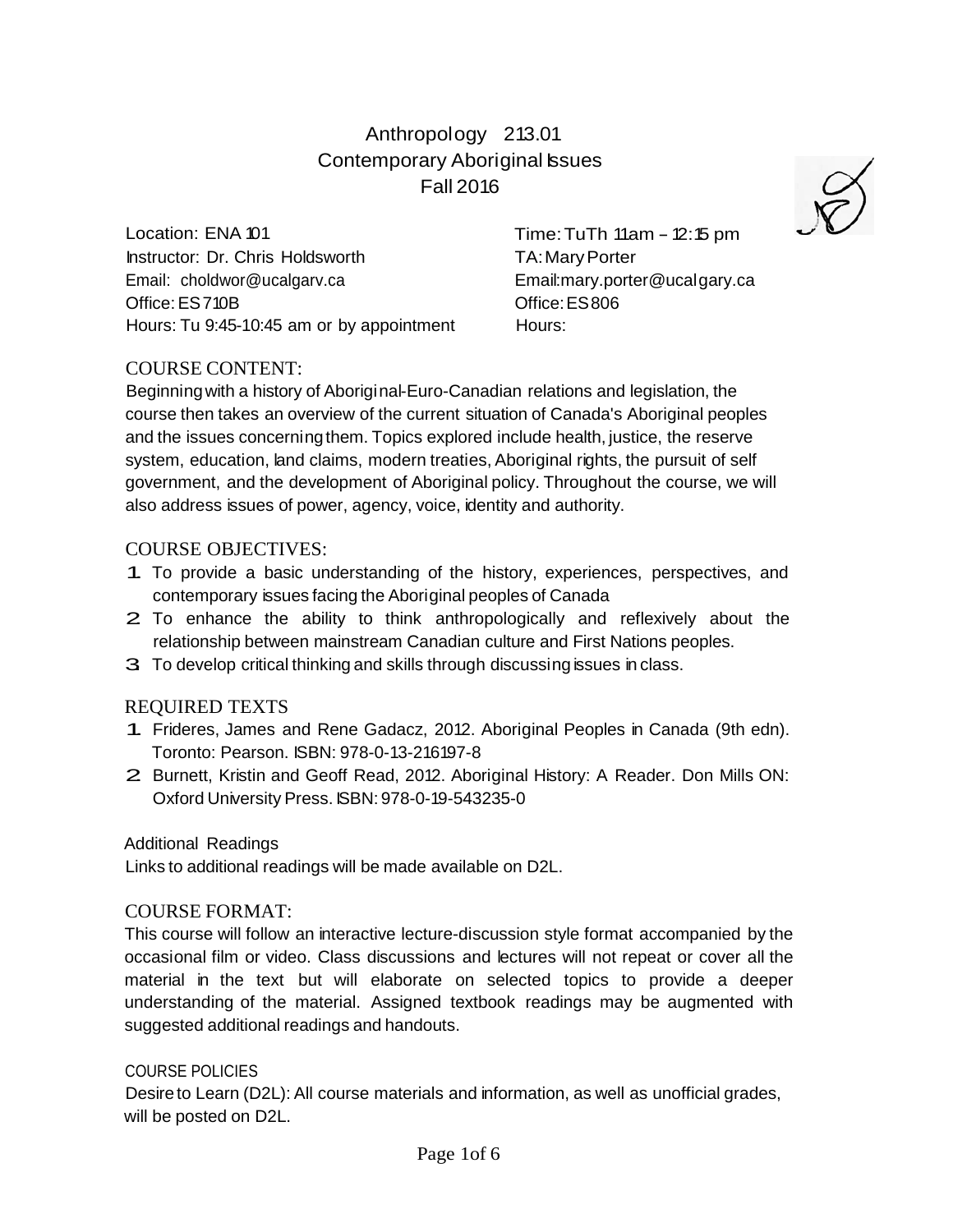## EmailPolicy

In any email correspondence please begin with the course code (anth213) in the subject line along with the subject of your message. Most of the time, you can expect a reply to an email within 24 hours. Please do NOT expect an Immediate reply. You should also know that I will only rarely reply to emails on the weekends. Also I will not reply to emails that are not signed at least with your first name.

## Cell phone and Laptop/Tablet Policy

Cell phones must be turned off during the class except when in use for Top Hat Monocle (see below). aptops and tablets should be used only for taking notes. Since the screens can be distracting to students sitting behind, if you wish to use your laptop or tablet please sit toward the back of the class.

TopHat

- Students are required to set up <sup>a</sup> Top Hat (TH) account. TH will be used to assess participation and comprehension which are grade components (see below) for the course. The university has a site licence for the application and accounts can be set up at https://app.tophat.com/reg ister/student/
- The TH URL for the course is: https://app-ca.tophat.com/e/ 232482
- The password for the course is Aboriginal (case sensitive)

## ASSESSMENT

- 1. Midterm exam 1:
	- 25 % of final grade
	- Date: October 4
- 2 Mdtermexam 2:
	- 25 % of final grade
	- Date:Nov1
- 3. FinalExam:
	- 40% of final grade
	- Dec 12 22 (Registrar's Scheduled) exact date, time, and place TBA

Exams will be 50% multiple choice and 50% short answer. Exams Are Not Cumulative.

- 4. Participation
	- 10% of final grade
	- During most classes (but not all) questions will be posted some time during the class usingTH and based on that day's readingorthe previous class.
	- Questions are answered usingyour cell phone, laptop, ortablet. Note:there will only be a 2-3 minute window inwhich to answer the questions.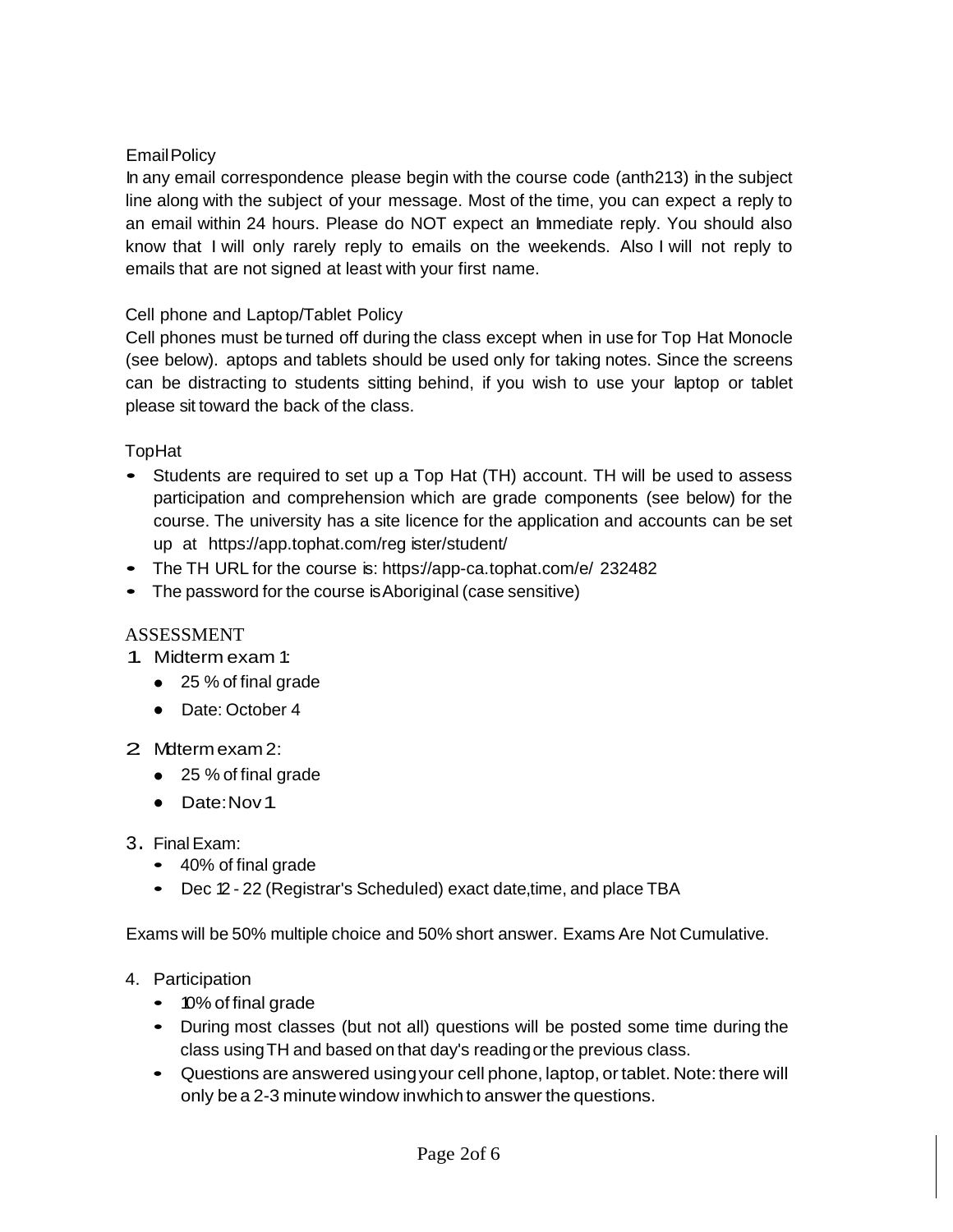- *Yz* <sup>a</sup> point is allotted for answeringthe question, and *Yz* <sup>a</sup> point for correctly
- At the end of the course the points achieved out of the total possible will be usedto calculate a mark out of 10.
- Students cantrack theirprogress inTH.
- TH will also be used for other participation and comprehension purposes during the class with no marks attached.

### GRADINGSYSTEM:

Each item of course work will be weighted as above and a final mark out of 100 calculated. This will then be converted to a letter grade as follows:

| $A+$  | $94.9 - 100$   | $\mathsf{A}$ | $89.9 - 94.8\%$ A-  | 84.9-89.8%      |
|-------|----------------|--------------|---------------------|-----------------|
| B+ -  | 79.9-84.8 % B  |              | 74.9-79.8% B-       | 70.9-74.8%      |
| $C++$ | 66.9-70.8 % C  |              | $62.9 - 66.8 \%$ C- | $58.9 - 62.8$ % |
| D+    | 54.9 %- 58.8%D |              | $49.9 - 54.8$ %     | 49.8 and below  |

### PLAGIARISM ANDCHEATING

Plagiarism: "to steal and pass off the ideas or words of another as one's own" (Webster's). Plagiarism will not be tolerated and will automatically result In a failing grade for the submission. Any student caught plagiarizing will also be subject to additional University sanctions. Students are expected to be familiar with the Department of Anthropology and Archaeology's policy on intellectual honesty

#### DEFERRED EXAMS:

Deferral of a mid-term exam must be cleared with the instructor. Deferral will be granted only in cases of personal injury, illness, or immediate family emergency. An official note or other documentation explaining the reason for the absence is required. Deferral of the final exam requires Registrar approval.

Academic Accommodations:

The academic accommodations policy can be found at [http://wwwucalgary.ca/access/accommodations/policy.](http://wwwucalgary.ca/access/accommodations/policy)

It is the student's responsibility to request academic accommodations. If you are a student with a documented disability who may require academic accommodations and have not registered with Student Accessibility Services, please contact them at 403- 220-6019. Students that have not registered with the SAS are not eligible for formal academic accommodations. More information about the academic accommodations can be found at [http://wwww.ucalgary.ca/access.](http://wwww.ucalgary.ca/access)

## EMERGE NCY EVACUATION

In the event that the classroom should need to be evacuated due to an emergency please note that the primary assembly point shall be the Professional Faculties Food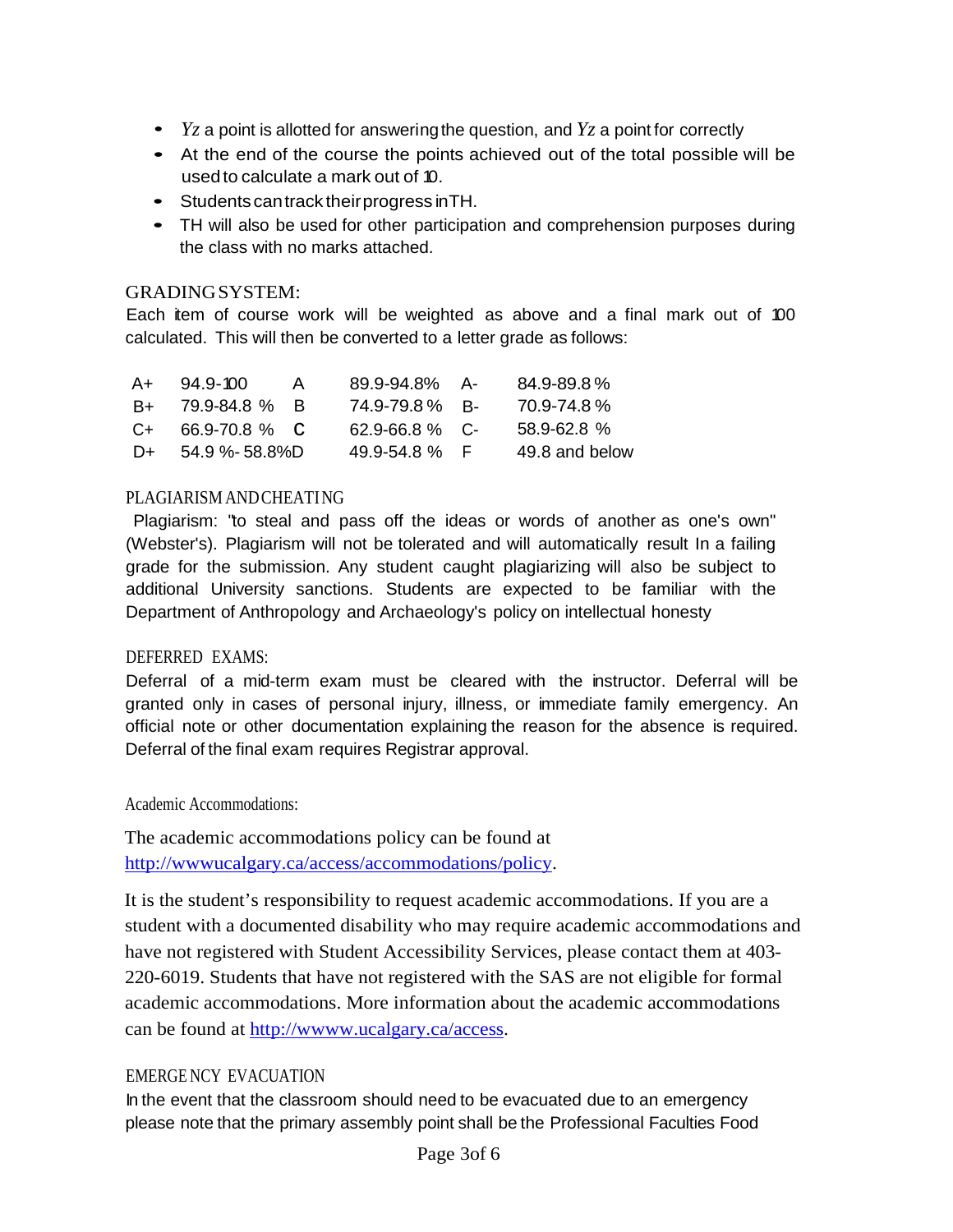Court and the secondary assembly point shall be the Social Science Food Court.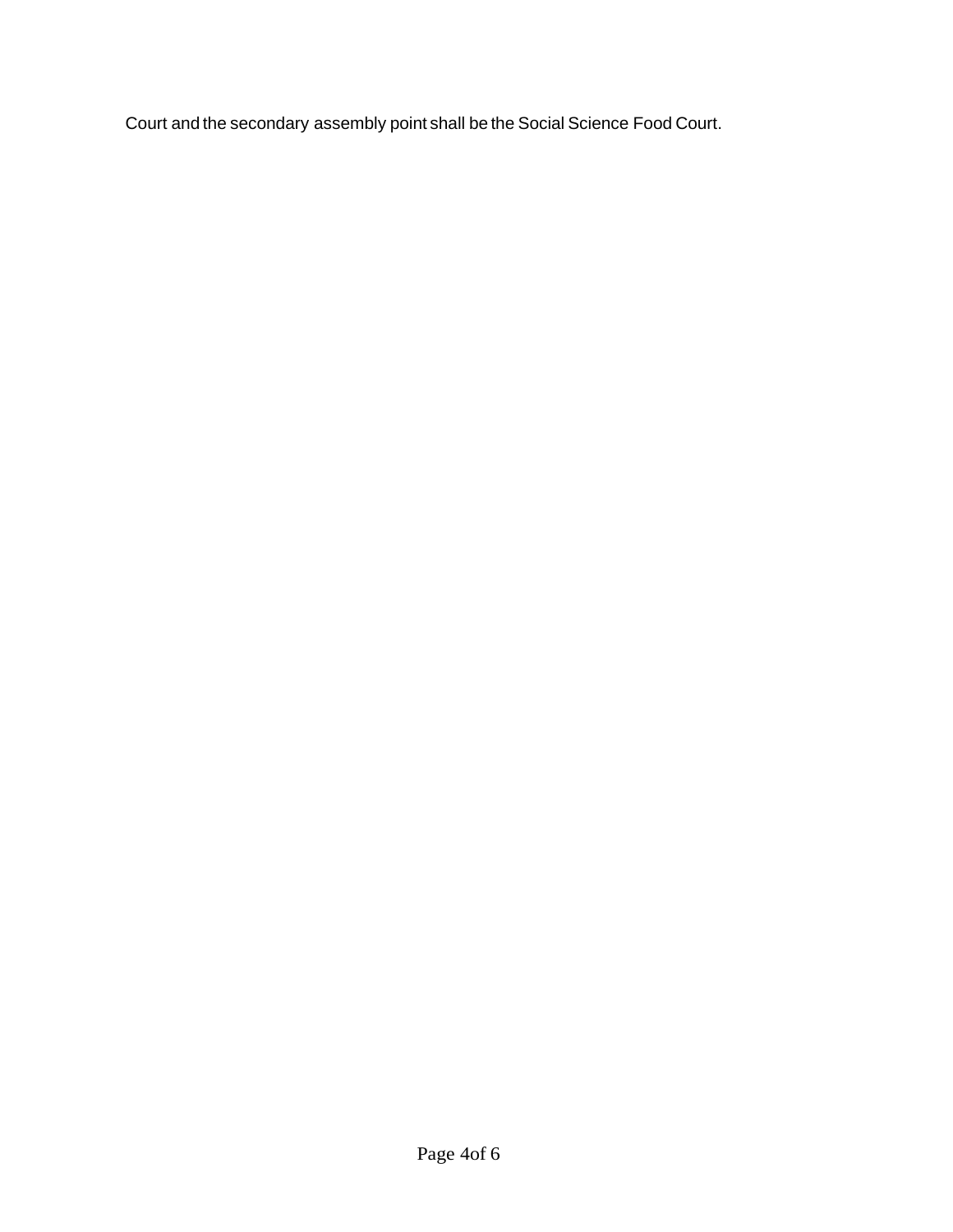# USRI:

At the University of Calgary, feedback provided by students through the Universal Student Ratings of Instruction (USRI) survey provides valuable information to help with evaluating instruction, enhancing learning and teaching, and selecting courses [\(www.ucalgary.ca/usri\).](http://www.ucalgary.ca/usri)) Your responses make a difference - please participate in USRI Surveys.

The Department of Anthropology and Archaeology's FOIP (Freedom of Information and Privacy) policy requires all reports/examinations to be returned to students during class time or the instructor's office hours. Any term work not picked up will be placed in the Anthropology Office (SS 854) for distribution. Any student not wishing to have their work placed in the office must make alternate arrangements with the course instructor early **In** the term.

# TENTATIVE SCHEDULE OFLECTURES AND READINGS

Please note that the list below is tentative. Some topics will require more attention than others, and we will take more time with them. Any changes will be announced in class and the table updated on D2L. In the Readings column F&G refers to Frideres and Gadacz and B&R to Burnett and Read. Additional readings may be assigned.

| Date         | Topic              | Readings               |
|--------------|--------------------|------------------------|
| Tues Sept 13 | Introduction and   | <b>F&amp;G Preface</b> |
|              | Perspectives       |                        |
| Thur Sept 15 | Identities and     | <b>F&amp;G ch.2;</b>   |
|              | <b>Stereotypes</b> | B&R pp. xv-xviii       |
|              |                    |                        |

| Tues Sept 20 | Pre-Contact and<br>Aboriginal vs. Euro-<br><b>Canadian Values</b> | F&G ch. 1; B&R 3(1) American Indian Contact<br>Population<br>B&R 3(2) Natural [Herbal] Medicine B&R 1(1)<br>Indigeneity in Canada<br>B&R 1(2) Indigenous Pedagogy                                                                                                                          |
|--------------|-------------------------------------------------------------------|--------------------------------------------------------------------------------------------------------------------------------------------------------------------------------------------------------------------------------------------------------------------------------------------|
| Thur Sept 22 | Early Contact, Fur<br>Trade, Metis                                | F&G ch. 1&8;<br>B&R 2(2) Imagining a Distant New World<br>B&R 4(3) The Divided Ground<br>B&R 5(1) Fur-Trade History<br>B&R 5(2) Women, Kin, and Catholicism B&R 6(1) 'I<br>Shall Settle, Marry, and Trade Here'<br>B&R 6(3) Only Pemmican Eaters?<br>B&R 6(4) The Insurrection in Manitoba |
|              |                                                                   |                                                                                                                                                                                                                                                                                            |

| Tues Sept 27   Early Legislation and | $\vert$ F&G ch. 7                |
|--------------------------------------|----------------------------------|
| <sup>-</sup> reaties                 | B&R3(3)Treaties and Tuberculosis |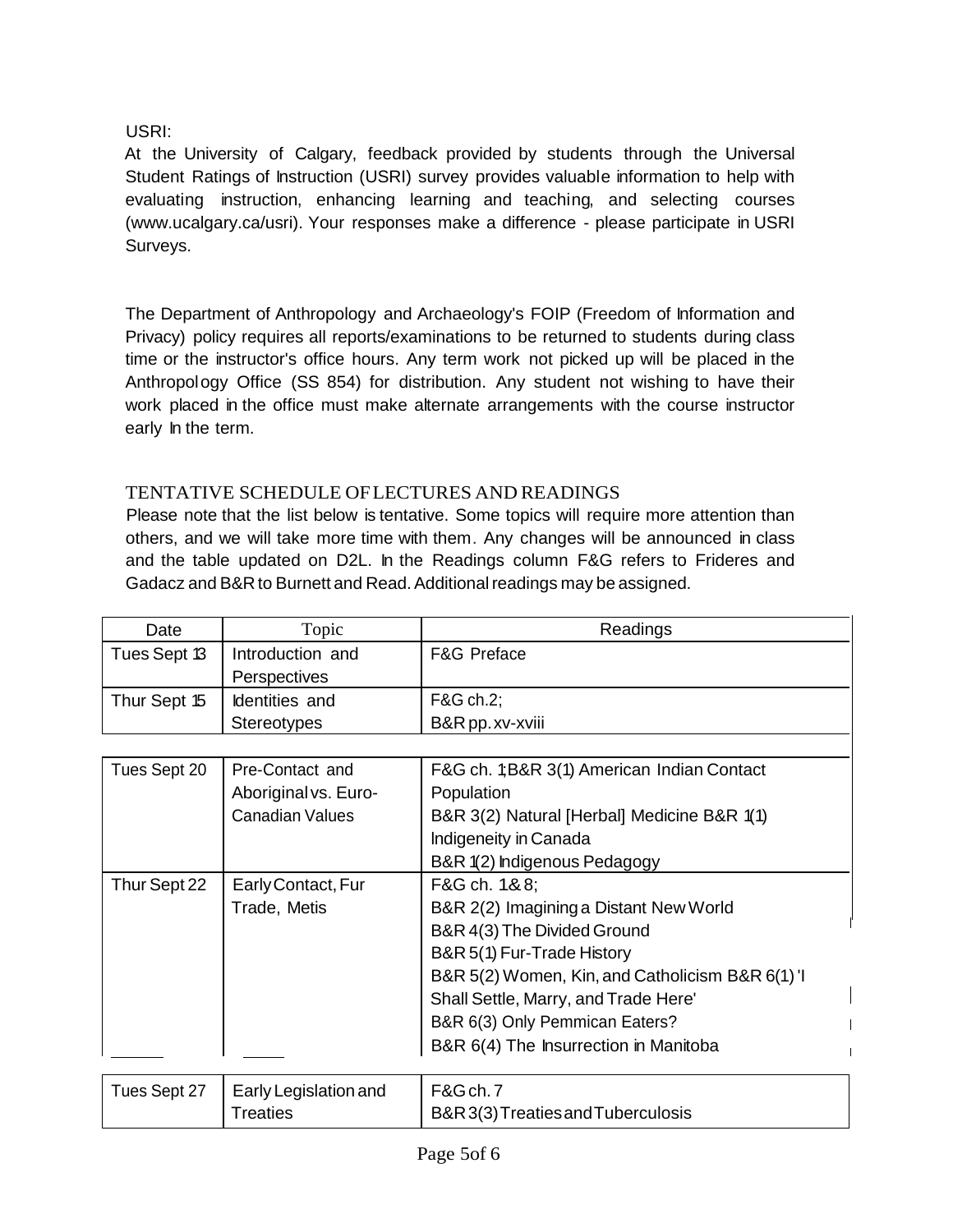| Thur Sept 29 | Numbered treaties and    | F&G ch. 2, 5, & 7;                                   |
|--------------|--------------------------|------------------------------------------------------|
|              | The Indian Act, Bill C31 | The Indian Act (D2L)                                 |
|              |                          | B&R 7(1) Dreaming in Liberal White                   |
|              |                          | B&R 7(2) Civilizing Influences                       |
|              |                          | B&R 8(1) Identity, Non-Status Indian B&R 8(2) Indian |
|              |                          | Act, 1867                                            |
|              |                          | B&R 8(3) Stuck at the Border of the Reserve          |
|              |                          | B&R 8(4} Indian Act, 1985, Section 6                 |

| Tues Oct 4 | Midterm Exam 1             |                                                                                                  |
|------------|----------------------------|--------------------------------------------------------------------------------------------------|
| Thur Oct 6 | <b>Residential Schools</b> | F&G ch. 4<br>B&R 9(1) Always Remembering<br>B&R 9(2) Program of Studies for Indian Schools, 1897 |

| Tues Oct 11 | Residential Schools and      | B&R 9(3) Reflections on the Indian Residential School |  |
|-------------|------------------------------|-------------------------------------------------------|--|
|             | Reconciliation               | Settlement Agreement                                  |  |
|             |                              | B&R 9(4) Excerpt from the Indian Residential Schools  |  |
|             |                              | Settlement Agreement,                                 |  |
|             |                              | B&R 9(5} Telling Truths and Seeking Reconciliation    |  |
| Thur Oct 13 | <b>Residential Patterns,</b> | <b>F&amp;G ch. 4</b>                                  |  |
|             | Reserves, Population         |                                                       |  |

| Tues Oct 18 | Health, Housing             | F&G ch. 4 |
|-------------|-----------------------------|-----------|
| Thur Oct 20 | <b>Education and Social</b> |           |
|             | <b>Attributes</b>           |           |

| Tues Oct 25 | Aboriginals and the<br><b>Justice System</b> | F&G ch. 4    |
|-------------|----------------------------------------------|--------------|
| Thur Oct 27 | Aboriginals and the<br><b>Justice System</b> | $F$ &G Ch. 4 |

| Tues Nov 1 | Midterm Exam 2 |  |
|------------|----------------|--|
| Thur Nov 3 | Guest lecture  |  |
|            |                |  |

| Tues Nov 8  | Urban Aboriginals | F&G ch.5 |
|-------------|-------------------|----------|
| Thur Nov 10 | Reading Day       |          |
|             | No Class          |          |

| Tue Nov 15  | <b>Aboriginal Rights</b><br>Landmark Cases | F&G ch. 7<br>B&R 14(1) 'Nothing Left for Me or Any Other Indian'<br>B&R 15(3) Recognition by Assimilation |
|-------------|--------------------------------------------|-----------------------------------------------------------------------------------------------------------|
| Thur Nov 17 | <b>Specific Claims</b>                     | F&G ch. 7                                                                                                 |